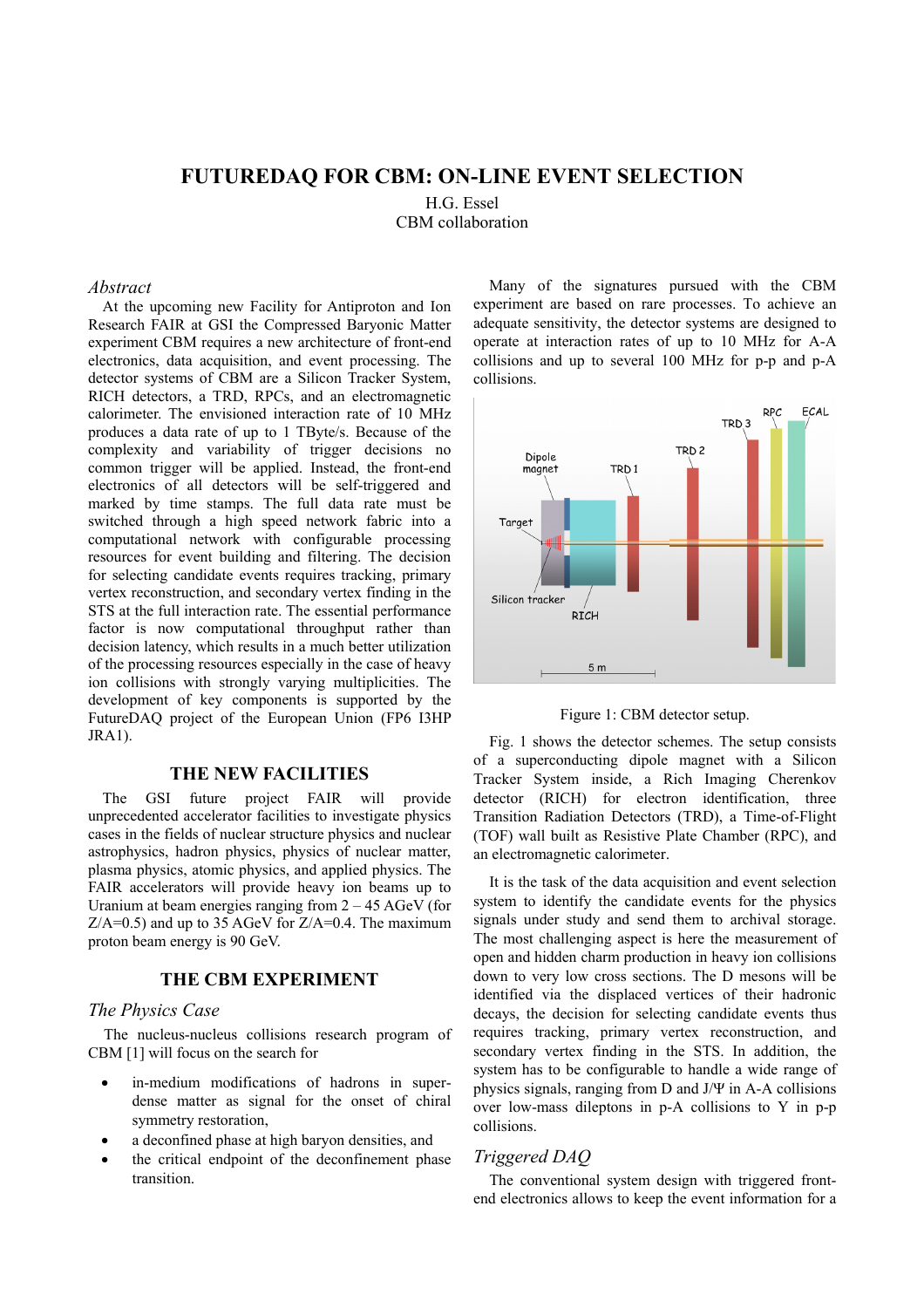limited time, usually a few µsec, in the front-end electronics while a fast first level trigger decision is determined from a subset of the data. Upon a positive trigger decision, the data acquisition system transports the selected event to higher level trigger processing or archival storage. A system with such a fixed trigger latency constraint is not well matched to the complex algorithms needed for a D trigger, especially in the case of heavy ion interactions, where the multiplicities and thus the numerical effort needed for a decision varies strongly from event to event.

## *CBM DAQ*

The concept adopted for CBM will use self-triggered front-end electronics, where each particle hit is autonomously detected and the measured hit parameters are stored with precise timestamps in large buffer pools. The event building, done by evaluating the time correlation of hits, and the selection of interesting events is then performed by processing resources accessing these buffers via a high speed network fabric. The large size of the buffer pool ensures that the essential performance factor is the total computational throughput rather than decision latency. Since we avoid dedicated trigger datapaths, all detectors can contribute to event selection decisions at all levels, yielding the required flexibility to cope with different operation modes.

In this approach we have no physical trigger signal, which prompts a data acquisition system to read a selected event and transport it to further processing or storage. We thus avoid the term 'trigger' in this paper. The role of the data acquisition system is to transport data from the front-end to processing resources and finally to archival storage. The event selection is done in several layers of processing resources, reminiscent of the trigger level hierarchy in conventional systems.

One consequence of using self-triggered front-end electronics is a much higher data flow coming from the front-ends on the detector. For CBM a data rate of about 1 TByte/sec is expected. However, communication cost is currently improving faster over time than processing cost, an observation sometimes termed Gilder's law, making such a concept not only feasible but also cost effective.

## **DAQ ARCHITECTURE**

The communication and processing needed between the front-end electronics, generating digitized detector information, and the archival storage, where the complete context of selected candidate events is recorded, can be structured and organized in several ways. The solution described here is guided by two principles: processing is done after event building and it is done in a structured processor farm. It is well adapted to the type of processing needed in the CBM experiment and leads to a straightforward and modular architecture.



Figure 2: Overall DAQ architecture

A logical data flow diagram is shown in Fig. 2, indicating the data sources and processing elements as boxes and every form of interconnection networks as ovals. The main components are:

## *Front-end electronics (FEE)*

The front-end detects autonomously every particle hit and sends the hit parameters together with a precise timestamp and channel address information over the concentrator network (CNet) to a buffer pool. A rough estimate for the data volume generated by a detector channel can be deduced from typical CBM operation and detector parameters: 10 MHz interaction rate, 10% occupancy for central collisions, a ratio of 1/4 for minimum bias to central multiplicity, and a typical cluster size of 3 fired electronics channels per physical particle hit gives a channel count rate of about 750 kHz. Assuming 8 byte per hit yields a data flow of about 6 MB/sec and channel. For a typical FEE unit with 16 channels this results in a data rate of 100 MB/sec which can be transported over a single GBit serial link.

## *Clock and time distribution (TNet)*

The timestamps of each hit are used to associate hits with events but also in drift and flight time measurements. Thus not only a time scale, in practice a frequency, but also information about the absolute time has to be communicated to all front-end units. The most stringent requirements come from the START and RPC detectors, where the contribution from the clock jitter should be below 25 ps sigma.

The most straightforward approach is to distribute a common clock frequency and to provide a mechanism for broadcasting information with clock cycle precise latency to all units. The minimal required functionality is a global clock reset at the begin of the measurement, or alternatively, distribution of tick marks every second as provided by the planned campus-wide frequency and time normal.

The TNet is thus a dedicated broadcast network, connecting a central controller logically with all front-end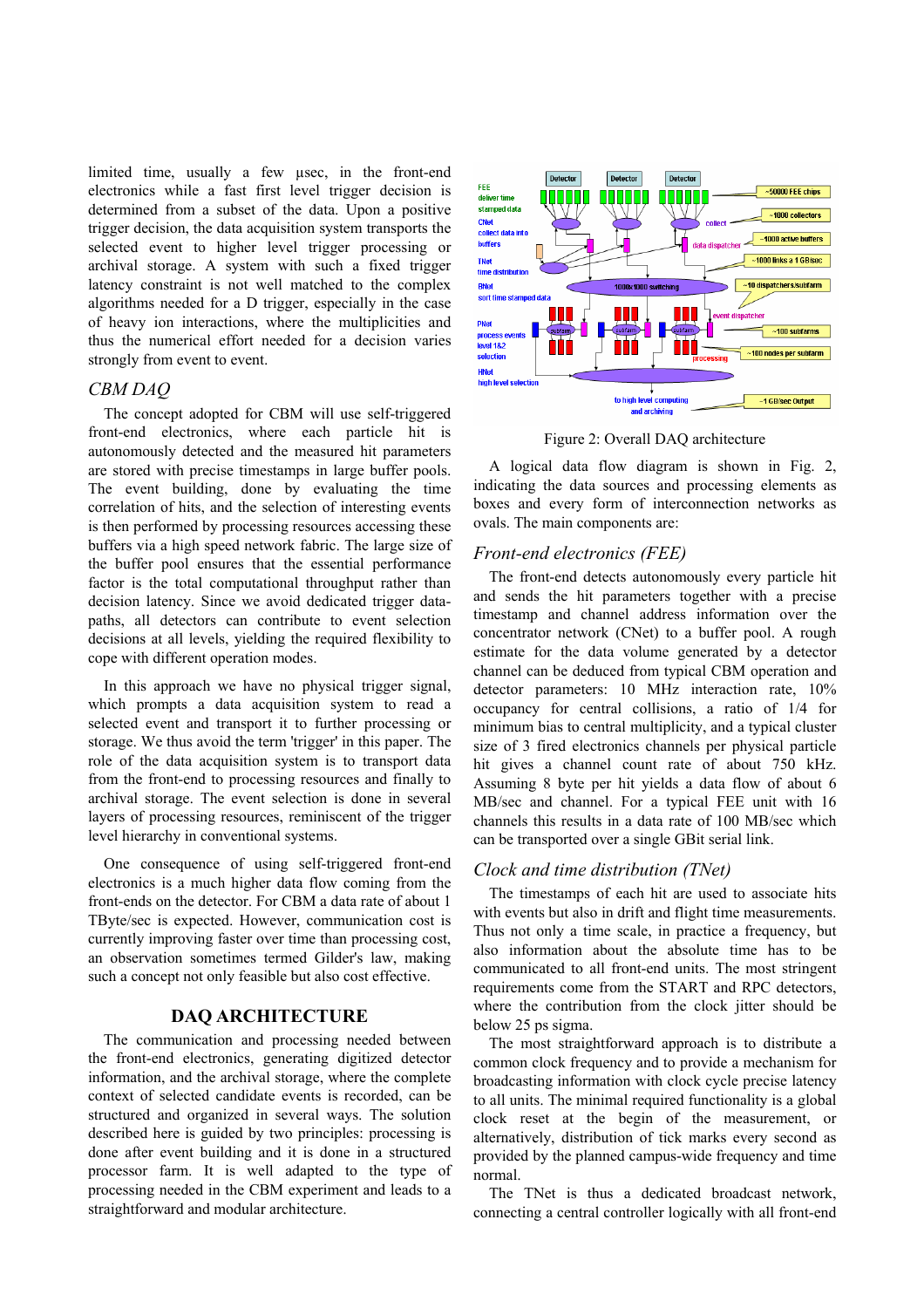units. The last hop to the front-end units may be implemented with the part of the CNet infrastructure, as indicated by the connection of TNet to CNet in Fig. 2.

## *Concentrator Network (CNet)*

The role of the concentrator network is to collect the data from the individual front-end units and aggregate the traffic on a set of high speed links which connect the detector with the area where the data buffers and the data processing is located. A rough estimate for the total data rate is 1 TB/sec which could be finally transported off the detector with about 1000 links with 10 Gbps each.

In addition other communication tasks like control traffic or time distribution can be handled by the CNet infrastructure.

### *Active Buffers*

 The next stage in the data flow is a large buffer pool. The units are indicated as data dispatchers in Fig. 2. They are dubbed 'active buffers' because the data is not only stored but potentially also reformatted and reorganized. They are also hand-over points between CNet, BNet, and PNet. On the output side of the BNet the active buffers are indicated as event dispatchers. Actually, the two dispatchers will be on one board using bi-directional links in/out of BNet.

## *Build Network (BNet)*

For the event selection processing, the data of one event distributed over all data dispatchers must assembled into one event dispatcher as entry into a farm node. This is done by the build network and the active buffers. The FEE sends a stream of time-stamped hits, and it is one of the tasks of the data processing, to first identify at what times interactions occur, and in a second step, to associate the hits with those events.

This *event tagging* processing can be done before or after data traverses the BNet. In the first case, event tagging is handled in the active buffers, and the entities being assembled in the BNet transfers are indeed (buffers of) events. In the second case, only the timestamp information is available, and all the data of a time interval, i.e. defined by epoch markers, is assembled. One possible method for the event definition is to analyze the multiplicity over time of the silicon trackers. The multiplicities of ca. 50 STS concentrator modules must be summed up per time interval  $(\sim 2 \text{ns})$  in a multiplicity histogram. In this histogram the event times can be recognized.

A reasonable choice for a dispatching unit is an event interval of about 100 events or equivalently a time interval in the order of 10 µsec, which also matches well with the anticipated frame times of a MAPS detector system.

The simplest solution is a time interval based build logic with a traffic shaping and scheduling setup similar to the one developed for the LHCb first level trigger [2]. The more involved solution based on event interval switching may suppress event incoherent backgrounds. The active buffers are responsible for organization of the data flow, in particular for traffic shaping and appropriate scheduling of transfers.

Plausible candidates for the transport are Ethernet, InfiniBand, or ASI.

Figure 3 shows a schematic view of a factorized switch. With  $n = 32$ , 1024 bi-directional channels can be implemented by 496 interconnections. The triangles are the active buffers where the data dispatchers (DD) send the data from CNet through Bnet via the event dispatchers (ED) into the PNet. In addition some of the free inner ports can be used by the BNet controller. Some active buffers also function as histogrammers and histogram collectors. The current approach is to use the BNet itself for all necessary communication of scheduling and histogramming (event tagging).



Figure 3: Generic BNet topology.

A SystemC framework has been set up to simulate such a configuration for n=10. Fig. 4 shows the simulated occupation of BNet by the different data types. Over 75% of the nominal bandwidth are used by data tranfers, only a few % by meta data.



# *Processing Resources*

The first level of event selection processing has to handle the full event rate on a substantial fraction of the total data volume. Processing a data flow on the scale of a